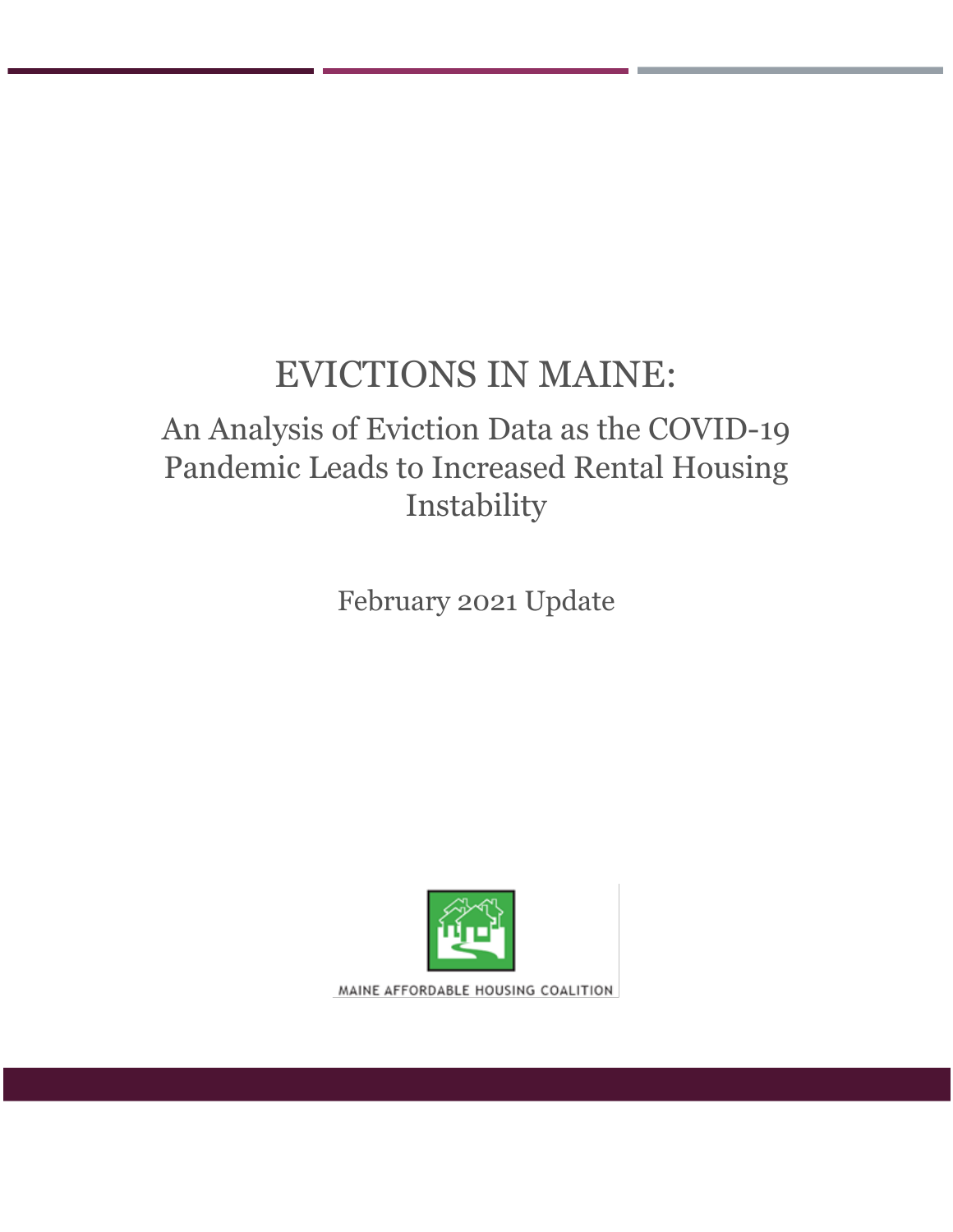## INTRODUCTION

To determine the extent of the eviction crisis in Maine and inform policymakers of its implications, the Maine Affordable Housing Coalition (MAHC) launched an eviction tracking database (ETD) in the summer of 2020. MAHC [published initial findings](https://mainehousingcoalition.org/wp-content/uploads/2020/09/Maine-Eviction-Report-FINAL-September-2020.pdf) from the ETD in September of 2020, reflecting data on eviction actions filed between January 1 and June 30 of that year in 13 district courts covering six of Maine's 16 counties: Androscoggin, Cumberland, Kennebec, Penobscot, Sagadahoc and York.

Resource limitations and geographic challenges prevented MAHC from being able to continue gathering eviction filing details from each of those 13 courts, so the update provided herein reflects a focus on the seven busiest eviction courts in Maine: Lewiston, Portland, Bangor, Biddeford, Augusta, Waterville and Springvale. 69% of Maine's overall eviction caseload between fiscal years 2015-2020 were filed in those seven district courts.

This report provides further analysis of filing prevalence, outcomes and other key data points for eviction cases filed between January 1 and November 30, 2020, as well as cases filed in Lewiston & Portland between August and December of 2019. We hope this information allows policy makers and the public to better understand how evictions are playing out in Maine and aids in formulating data-driven responses.

### KEY TAKEAWAYS

- 1. Eviction filings have decreased significantly since the onset of the COVID-19 pandemic in March of 2020.
- 2. The stated causes of eviction filings have shifted during the pandemic period.
- 3. Arrearages and months past due claimed in nonpayment cases have increased significantly during the pandemic period.
- 4. Eviction case outcomes have shifted as more cases are being dismissed.
- 5. Tenants continue to lag far behind landlords in legal representation, and case outcomes continue to strongly correlate with this imbalance.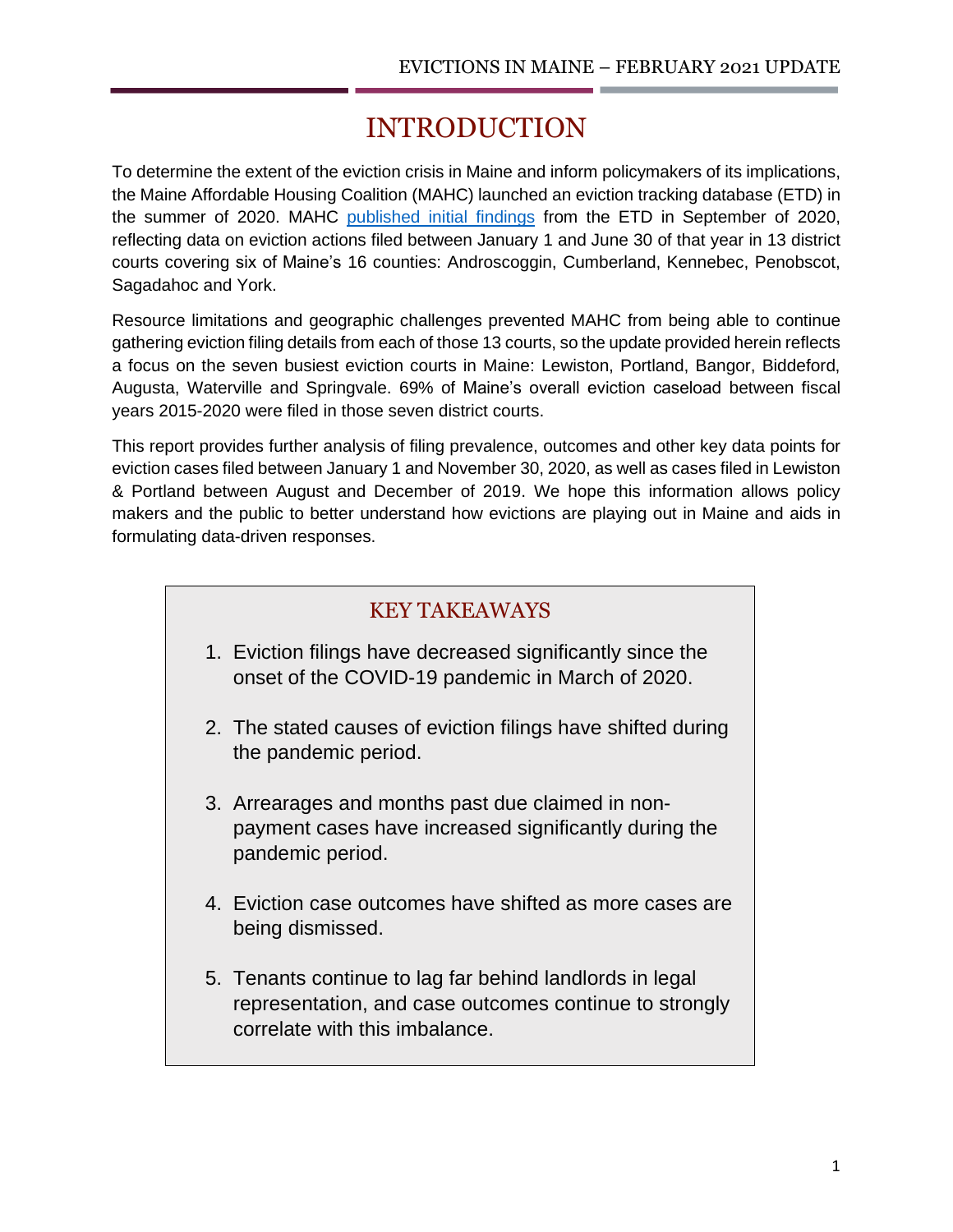## MAINE'S EVICTION TRACKING DATABASE: UPDATED FINDINGS

Eviction cases in Maine are adjudicated in 29 district courthouses located throughout the state's 16 counties. As shown in Table 1 below, however, fully 75% of forcible entry and detainer (FED), or eviction, actions in the past six years were filed in just five of those counties: Cumberland, Androscoggin, Penobscot, York and Kennebec. While FED filings also include evictions of commercial tenants and evictions of personal property, residential evictions comprise the vast majority.

Table 1 further reveals that every county in Maine saw a significant decrease in eviction filings in fiscal year 2020 (which ran from July 1, 2019 through June 30, 2020), with statewide numbers decreasing by 40% from the average number of cases filed in the prior five years. This decrease may be primarily attributed to the patchwork of federal and state eviction moratoria and related enhanced tenant protections established since the onset of the pandemic. State and federal rent relief programs have also helped many vulnerable renter households to stay current on their rent and avoid the risk of eviction. However, it is important to note that the numbers below fail to capture illegal "self-help" evictions, which occur outside the court system, and which may have increased as a result of both the enhanced tenant protections described above and the backlog of cases created by the partial closure of the Maine court system during the pandemic.

| County          | <b>FY15</b> | <b>FY16</b> | <b>FY17</b> | <b>FY18</b> | <b>FY19</b> | <b>Yearly Avg</b><br>$('15-'19)$ | <b>FY20</b> | % Change<br>(FY20 vs.<br>$(15-19$ Avg) |
|-----------------|-------------|-------------|-------------|-------------|-------------|----------------------------------|-------------|----------------------------------------|
| Cumberland      | 1,024       | 968         | 889         | 947         | 834         | 932                              | 587         | 45%                                    |
| Androscoggin    | 969         | 962         | 950         | 877         | 850         | 922                              | 582         | 45%                                    |
| Kennebec        | 751         | 777         | 765         | 743         | 735         | 754                              | 578         | 26%                                    |
| York            | 975         | 779         | 754         | 848         | 753         | 822                              | 555         | 39%                                    |
| Penobscot       | 974         | 896         | 907         | 909         | 800         | 897                              | 552         | 47%                                    |
| Aroostook       | 248         | 259         | 271         | 291         | 297         | 273                              | 216         | 23%                                    |
| Somerset        | 207         | 201         | 213         | 197         | 219         | 207                              | 143         | 37%                                    |
| Sagadahoc       | 277         | 243         | 237         | 257         | 224         | 248                              | 141         | 55%                                    |
| Oxford          | 179         | 179         | 181         | 184         | 173         | 179                              | 138         | 26%                                    |
| Hancock         | 96          | 132         | 116         | 138         | 93          | 115                              | 75          | 42%                                    |
| Knox            | 136         | 119         | 140         | 101         | 90          | 117                              | 68          | 53%                                    |
| Waldo           | 104         | 80          | 126         | 103         | 76          | 98                               | 67          | 38%                                    |
| <b>Franklin</b> | 69          | 55          | 66          | 67          | 59          | 63                               | 56          | 12%                                    |
| Lincoln         | 79          | 83          | 58          | 60          | 67          | 69                               | 44          | 44%                                    |
| Piscataquis     | 38          | 33          | 41          | 46          | 47          | 41                               | 30          | 31%                                    |
| Washington      | 60          | 70          | 67          | 57          | 59          | 63                               | 26          | 83%                                    |
| <b>Totals</b>   | 6,186       | 5,836       | 5,781       | 5,825       | 5,376       | 5,801                            | 3,858       | 40%                                    |

**Table 1: FED Filings in Maine, FFY 2015-20, by County**

*Source: MAHC compilation of Maine Justice Information System data*

In addition to compiling data from the Maine Justice Information System shown above, MAHC has comprehensively reviewed over 2,200 eviction cases filed between January 1 and November 30, 2020 in the state's seven busiest eviction courts, as well as between August and December of 2019 in the Lewiston and Portland courts. The analysis below highlights five key takeaways that have emerged from review of this data.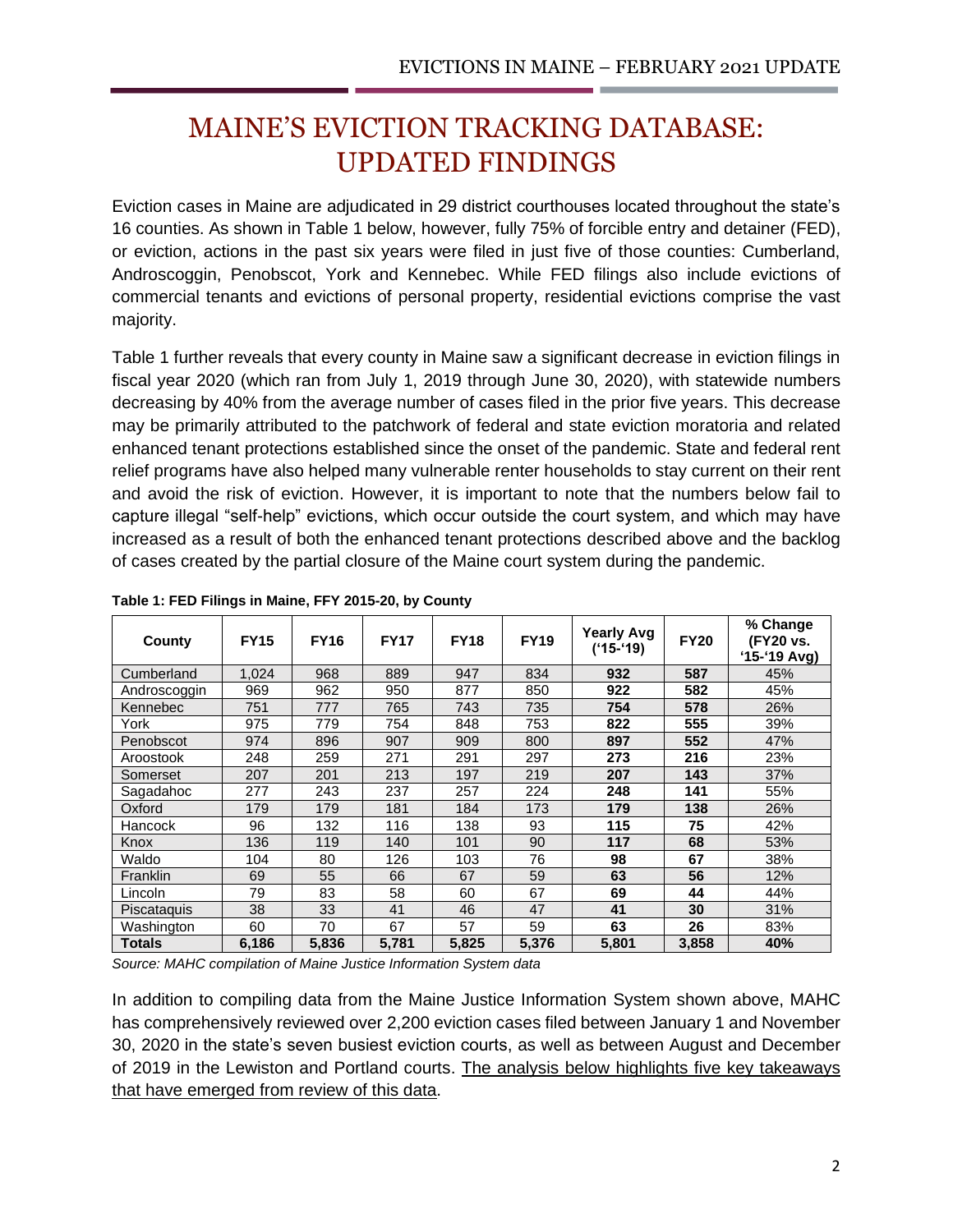### **1) EVICTION FILINGS HAVE SIGNIFICANTLY DECREASED DURING THE PANDEMIC PERIOD**

Data compiled by MAHC through ongoing visits to seven of the state's busiest eviction courts in the first 11 months of 2020 reveal a substantial reduction in filings, beginning in the second half of March when the COVID-19 pandemic caused state and local governments to declare an emergency. Table 2 provides a court-by-court breakdown of this trend, while Figure 1 shows the aggregate number of evictions filed in these 7 courts from January through November.

| Month     | Augusta        | Bangor         | <b>Biddeford</b> | Lewiston                          | Portland       | Springvale     | Waterville     | <b>Total</b> |
|-----------|----------------|----------------|------------------|-----------------------------------|----------------|----------------|----------------|--------------|
| Jan       | 37             | 61             | 22               | 50                                | 55             | 26             | 33             | 284          |
| Feb       | 36             | 40             | 23               | 64                                | 55             | 22             | 25             | 265          |
| Mar 1-15  | 12             | 14             | 31               | 41                                | 46             | 12             | 14             | 170          |
|           |                |                |                  | <b>Onset of COVID-19 Pandemic</b> |                |                |                |              |
| Mar 16-31 | $\overline{2}$ | $\overline{2}$ | $\Omega$         | 3                                 | $\Omega$       | 6              | 6              | 19           |
| April     | 13             | 3              | 2                | 2                                 | $\overline{2}$ | 1              | $\overline{2}$ | 25           |
| May       | 4              | $\overline{2}$ | 8                | 10                                | 24             | 5              | 5              | 58           |
| June      | $\Omega$       | 14             | 5                | $\overline{7}$                    | 15             | 3              | 7              | 51           |
| July      | 14             | 32             | $\mathbf 1$      | 9                                 | 14             | $\overline{4}$ | 26             | 100          |
| Aug       | 24             | 28             | 6                | 22                                | 28             | $\overline{2}$ | 14             | 124          |
| Sept      | 23             | 40             | 14               | 55                                | 40             | 10             | 17             | 199          |
| Oct       | 19             | 25             | 11               | 32                                | 28             | 12             | 19             | 146          |
| Nov       | 14             | 23             | 3                | 19                                | 28             | 8              | 6              | 101          |

| Table 2. Number of Eviction Filings by District Courthouse, January - November, 2020 |  |  |
|--------------------------------------------------------------------------------------|--|--|
|--------------------------------------------------------------------------------------|--|--|

Note: the processes utilized by certain district courthouses make it difficult to review the full set of eviction cases that were filed there until those cases have reached their final disposition. The numbers above will be updated, and will increase somewhat, over the coming months as MAHC follows up with each of those courthouses to gather information about case files that were initially unavailable for review.



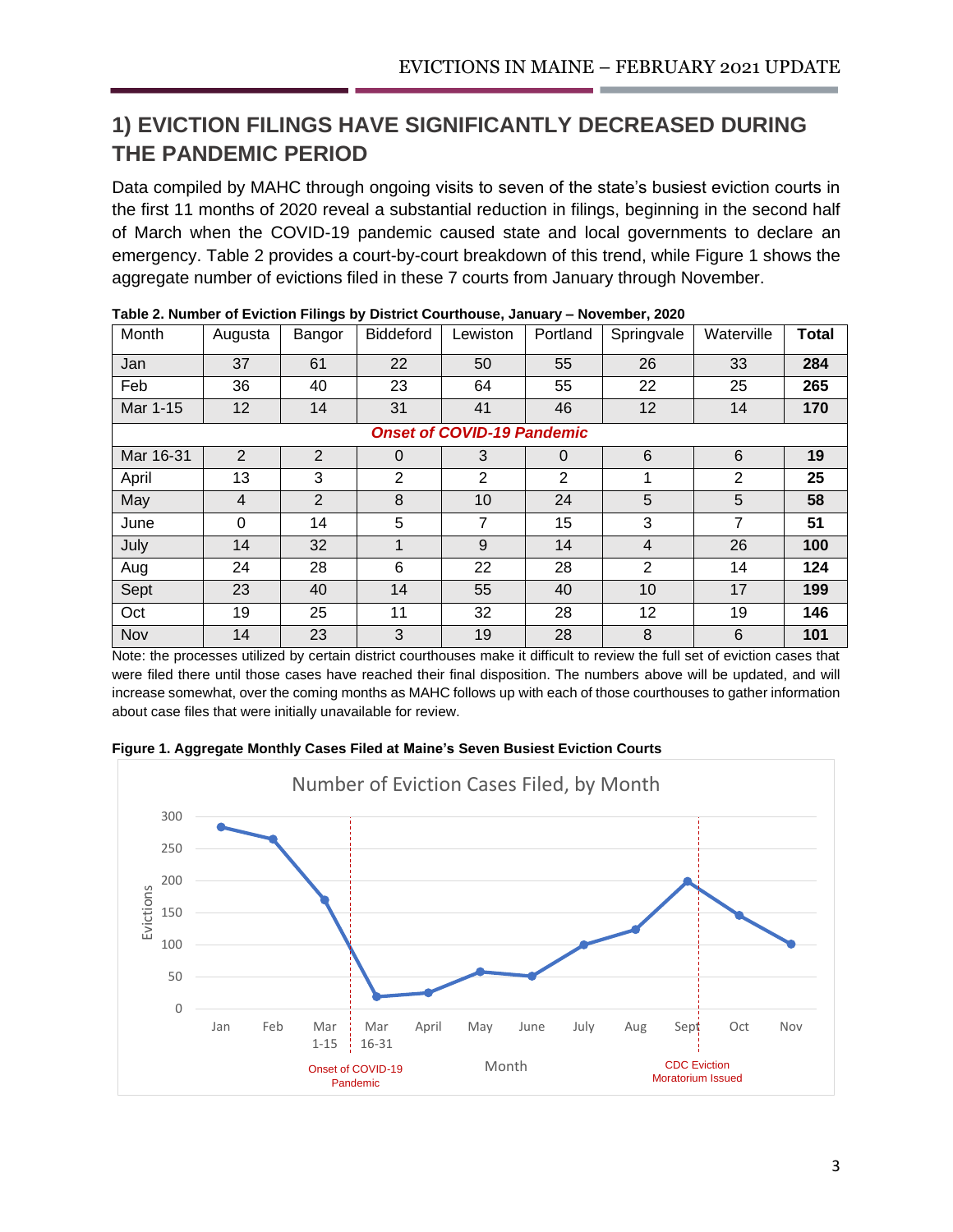### **2) THE STATED CAUSES OF EVICTION FILINGS HAVE SHIFTED DURING THE PANDEMIC PERIOD**

MAHC utilized the complaints and notices to quit included in the court files to discern the reasons that landlords filed for eviction. Those reasons were then categorized, as follows:

- "Nonpayment of Rent": Alleged nonpayment of rent was the sole stated cause of the eviction filing.
- "For Cause Other": Allegations of damage to the apartment, causing a nuisance to other tenants or neighbors, allowing unauthorized occupants to live in the unit, or committing some other material breach of the lease (cases that cited a combination of nonpayment and one of these other "for cause" allegations were counted in this category only).
- "No Fault": Tenant at will (i.e., a tenant who rents a unit without a lease agreement) received a notice to quit, or a landlord notified the tenant that the lease was not being renewed without fault on the tenant's part, and the tenant failed to timely vacate the unit.
- "Not Indicated": Complaints and/or notices to quit that were written in such a way that it was not possible to discern the reason for the eviction filing.

As shown in Figure 2 below, the reasons stated by landlords for pursuing eviction actions against their tenants have shifted during the pandemic. The primary reason for this change is that the most common eviction scenario – where a tenant has fallen behind on their rent payments – has been most protected by federal and state eviction moratoria.

It should be noted, however, that the federal eviction moratorium that has been in place since early September 2020 has many holes. For example, the moratorium only benefits those tenants who know of its existence and submit a specific declaration form to their landlord to protect their rights. It also permits "no fault" evictions to proceed, in which landlords are not alleging that their tenants have done something wrong, but are instead seeking to terminate the tenancy because, for example, the lease has come to an end or there simply is no lease governing the arrangement between the parties. Likely as a result, Figure 2 reflects a lower percentage of nonpayment evictions and a higher percentage of other "for cause" and "no fault" evictions after March 15<sup>th</sup>, 2020.





Pre-pandemic data includes 2019 cases and those filed in 2020 prior to March 15<sup>th</sup>. Pandemic period data includes cases filed between March 16-November 30, 2020.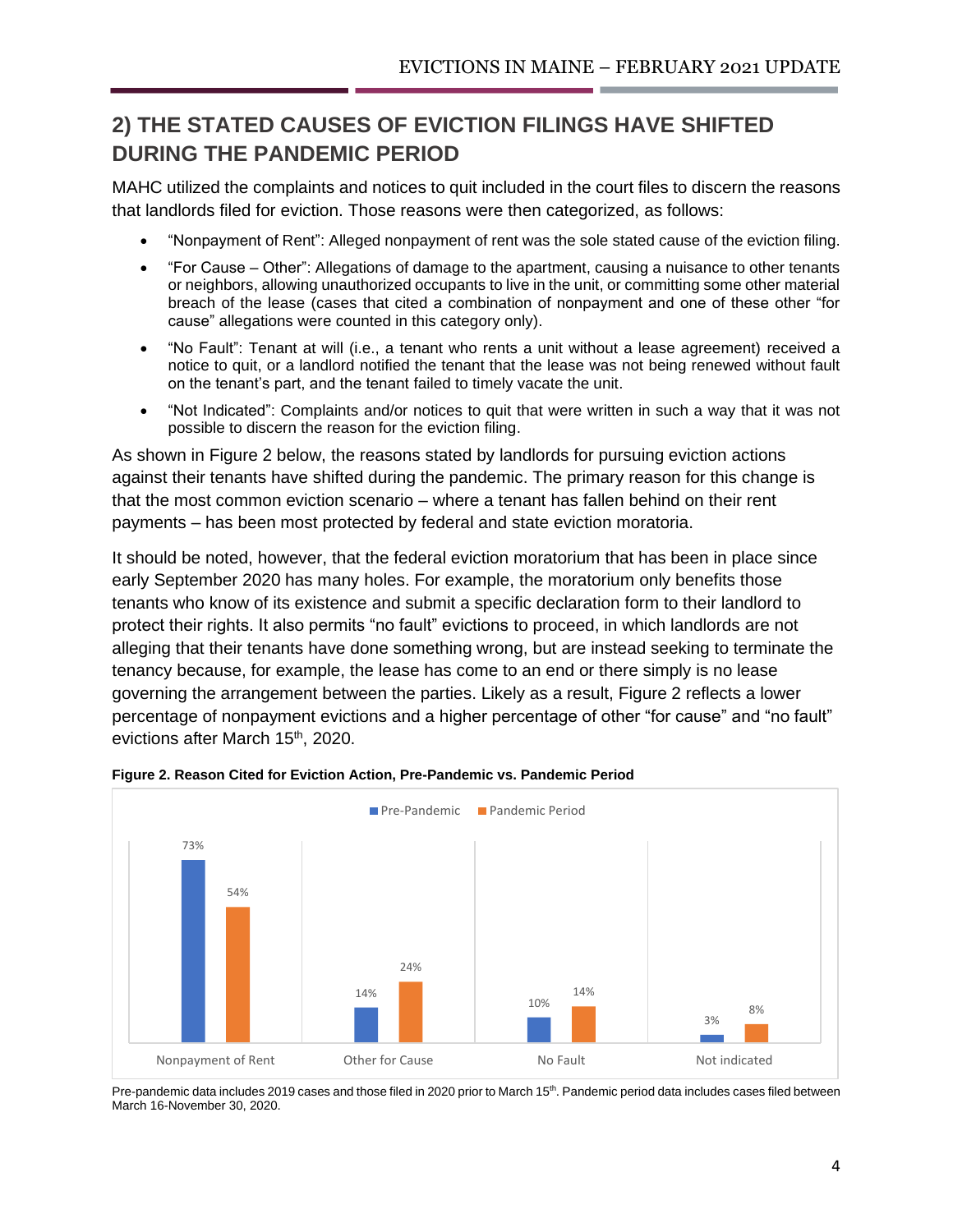## **3) ARREARAGES AND MONTHS PAST DUE CLAIMED IN NON-PAYMENT CASES HAVE INCREASED SIGNIFICANTLY DURING THE PANDEMIC MONTHS**

Table 3 compares the median rent arrearages sought by landlords in nonpayment cases prior to March 15<sup>th</sup>, 2020 and nonpayment cases filed after that date. As many Maine tenants have lost jobs or work hours due to the economic crisis caused by the COVID-19 pandemic, they have accrued much larger rent arrearages. The overall increase in median arrearages owed by tenants in these cases jumped by 60%.

| Court            | <b>Pre-Pandemic Median</b> | <b>Pandemic Period Median</b> | % Increase |
|------------------|----------------------------|-------------------------------|------------|
| Augusta          | \$936                      | \$1,500                       | 60%        |
| Bangor           | \$1,273                    | \$2,488                       | 95%        |
| <b>Biddeford</b> | \$1,248                    | \$2,100                       | 68%        |
| Lewiston         | \$1,128                    | \$1,994                       | 77%        |
| Portland         | \$1,450                    | \$2,425                       | 67%        |
| Springvale       | \$2,145                    | \$2,868                       | 34%        |
| Waterville       | \$984                      | \$1,567                       | 59%        |
| <b>Overall</b>   | \$1,235                    | \$1,981                       | 60%        |

|  | Table 3. Median Arrearages Claimed by Landlords in Nonpayment Cases, Pre-pandemic vs. Pandemic Period |  |  |
|--|-------------------------------------------------------------------------------------------------------|--|--|
|  |                                                                                                       |  |  |

Figure 3 compares the distribution of how many months tenants were alleged to be behind on their rent when these eviction cases were filed. Prior to the pandemic, the vast majority of tenants were behind on their rent by two months or less when the eviction complaint was filed. After March 15<sup>th</sup>, 2020, a majority of nonpayment cases alleged more than two months of past due rent.

The steep rise in arrearages and months past due over the course of the pandemic period make it particularly important that the state's rent relief program, recently boosted by the receipt of \$200 million in federal support, is efficiently deployed in the weeks and months ahead.



**Figure 3. Months Behind Claimed by Landlords in Nonpayment Cases, Pre-Pandemic vs. Pandemic Period**

Note: The categories above represent an approximate number of months behind based on information alleged in the complaint or notice to quit. Where tenants did not owe a whole number of months' rent (i.e. 1.5 months), MAHC rounded up (i.e. to 2 months).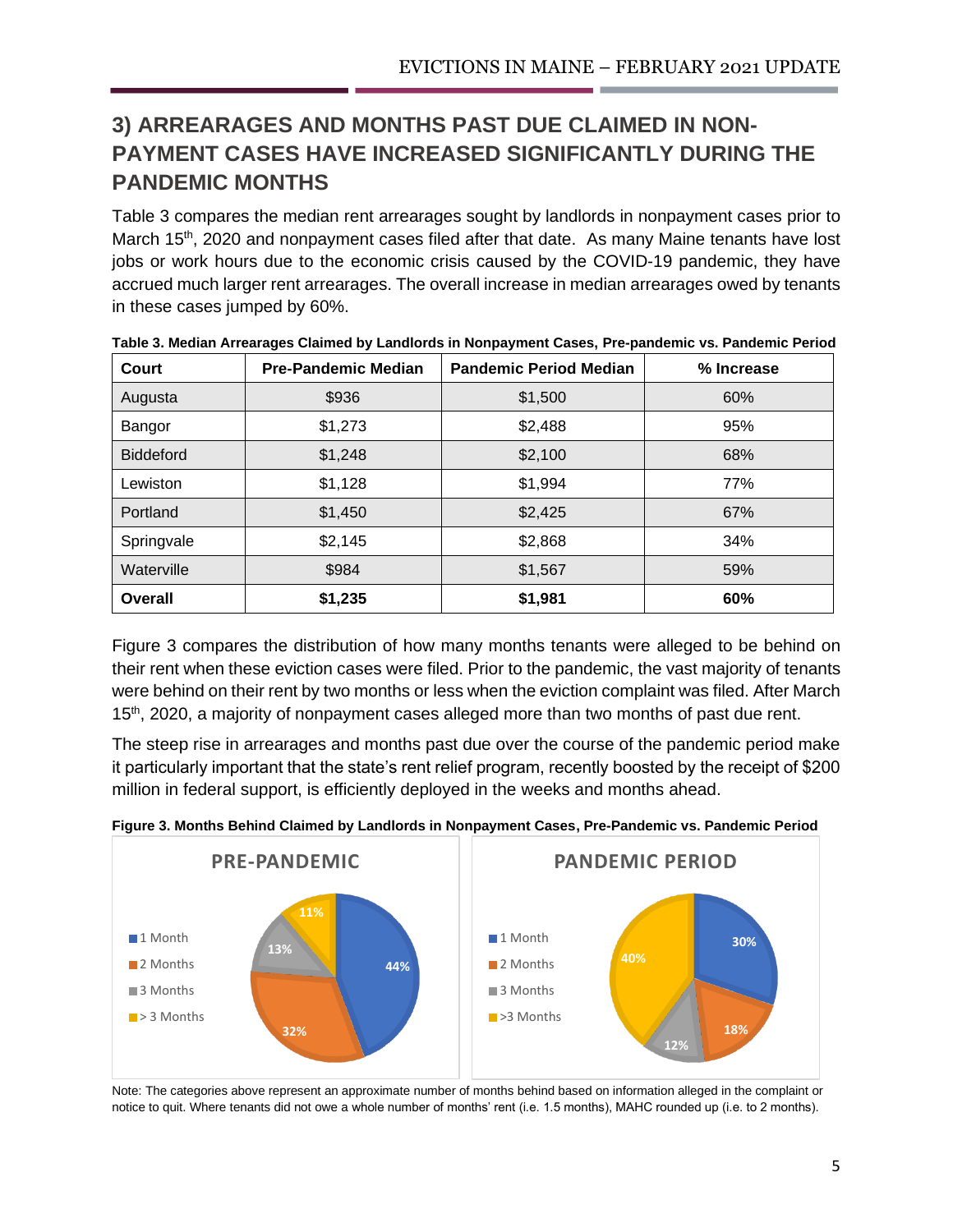### **4) EVICTION CASE OUTCOMES HAVE SHIFTED AS MORE CASES ARE DISMISSED**

MAHC categorizes eviction case outcomes as follows:

- "For Landlord by Default": Judgment for possession granted to landlord because tenant failed to appear at the hearing.
- "For Landlord by Agreement": Judgment for possession granted to landlord that is not contested by tenant or that is granted pursuant to an agreement such as a payment plan, an agreed upon move-out date, or similar provisions.
- "For Landlord After Hearing": Judgment for possession granted to landlord after a judge heard testimony and evidence from both parties.
- "For Tenant After Hearing": Judgment for tenant after a judge heard testimony and evidence from both parties.
- "Case Dismissed": No judgment entered. This typically occurs when the tenant has moved out or has cured the arrearages owed prior to the hearing date. It also sometimes occurs when a tenant complies with an agreement, and the landlord or tenant then moves to vacate an earlier judgment and dismiss the case.

Cases are most typically adjudicated in one of three ways: (1) the tenant fails to appear at the hearing, resulting in a default judgment for the landlord; (2) the landlord and tenant enter into some form of agreement that includes a judgment of possession for the landlord; or (3) the case is dismissed.

The cases in MAHC's eviction database which have reached the stage of final judgment reveal a significant shift in outcomes after the start of the pandemic period in mid-March. Table 5 below shows a comparison of the outcomes in cases filed before and after March 15<sup>th</sup>. While the percentage of eviction cases decided in favor of landlords (by default or agreement) has decreased by 15 points, the percentage of dismissals has increased by a similar amount.

The most likely explanation for this shift is the changes in court procedures which have been put in place since the start of the pandemic. Those changes (including the postponement of hearings, the addition of an initial telephonic status conference prior to a hearing, and more widespread use of mediation) have led to an increase in opportunities for negotiation, mutually acceptable dispute resolutions, and the ability of tenants to access rent relief programs. The new court procedures also give tenants more time to vacate their home before their hearing, leading to more dismissals.



#### **Figure 4. Eviction Outcomes, Pre-Pandemic vs. Pandemic Period**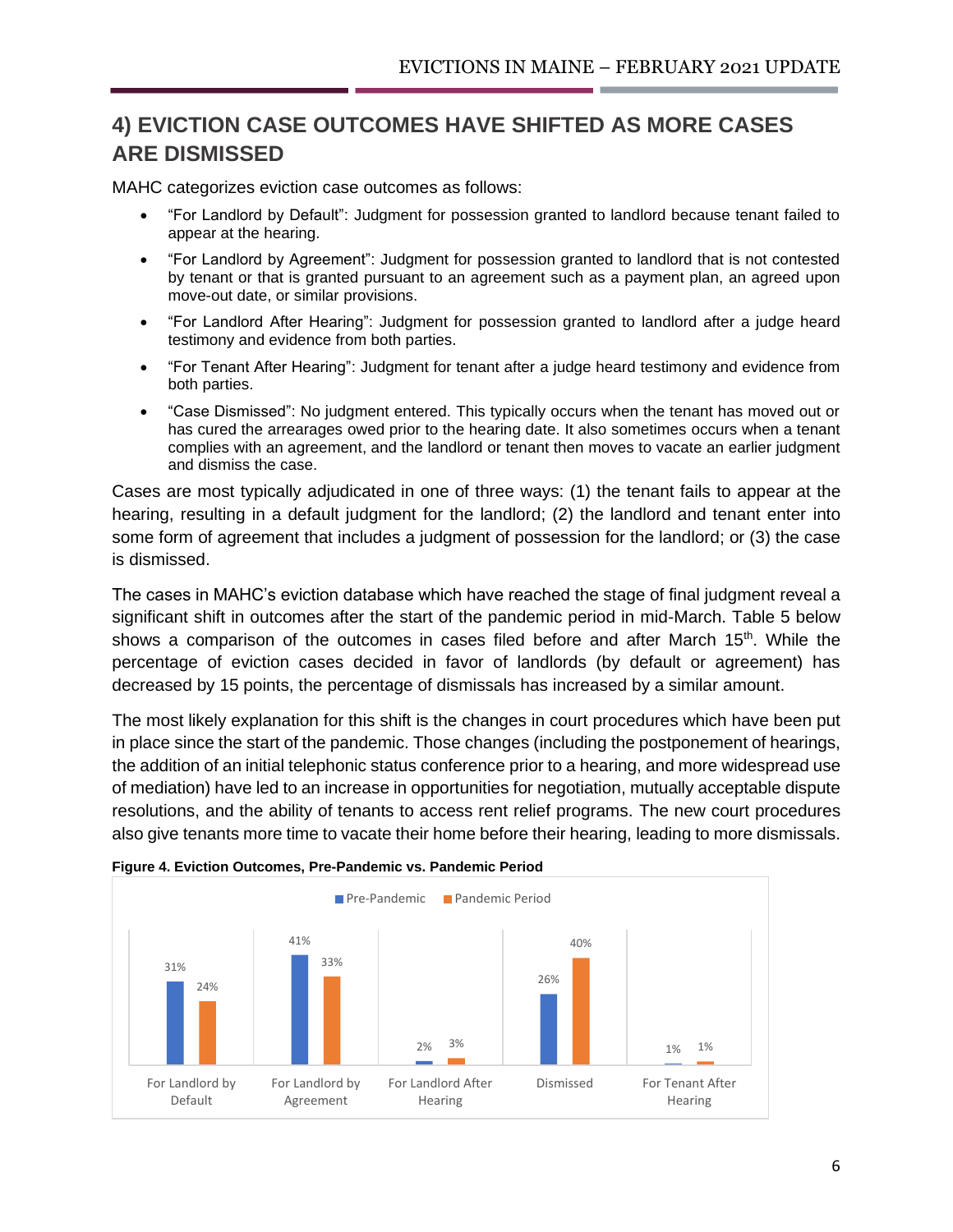## **5) TENANTS CONTINUE TO LAG FAR BEHIND LANDLORDS IN LEGAL REPRESENTATION, AND CASE OUTCOMES CONTINUE TO STRONGLY CORRELATE WITH THIS IMBALANCE**

MAHC was able to determine legal representation status for both parties in a majority of the 2,200 cases in the eviction database. Figure 5 below shows the percentage of landlords who were represented by legal counsel in eviction proceedings at each of the seven courthouses, compared to the percentage of tenants who were represented. Overall, landlords had the benefit of a lawyer in about 80% of cases, while only 20% of tenants did.

Of the 250 cases in which tenants were represented in eviction proceedings, 209 were represented by Pine Tree Legal Assistance.



#### **Figure 5. Landlord vs. Tenant Legal Representation in Eviction Cases**

The data also shows that tenant representation status correlates highly with case outcomes. As shown in Figure 6 below, tenants with an attorney were 85% more likely to avoid an eviction judgment than those who lacked representation.



#### **Figure 6. Likelihood of Eviction Judgment, Tenant Not Represented by Attorney vs. Represented**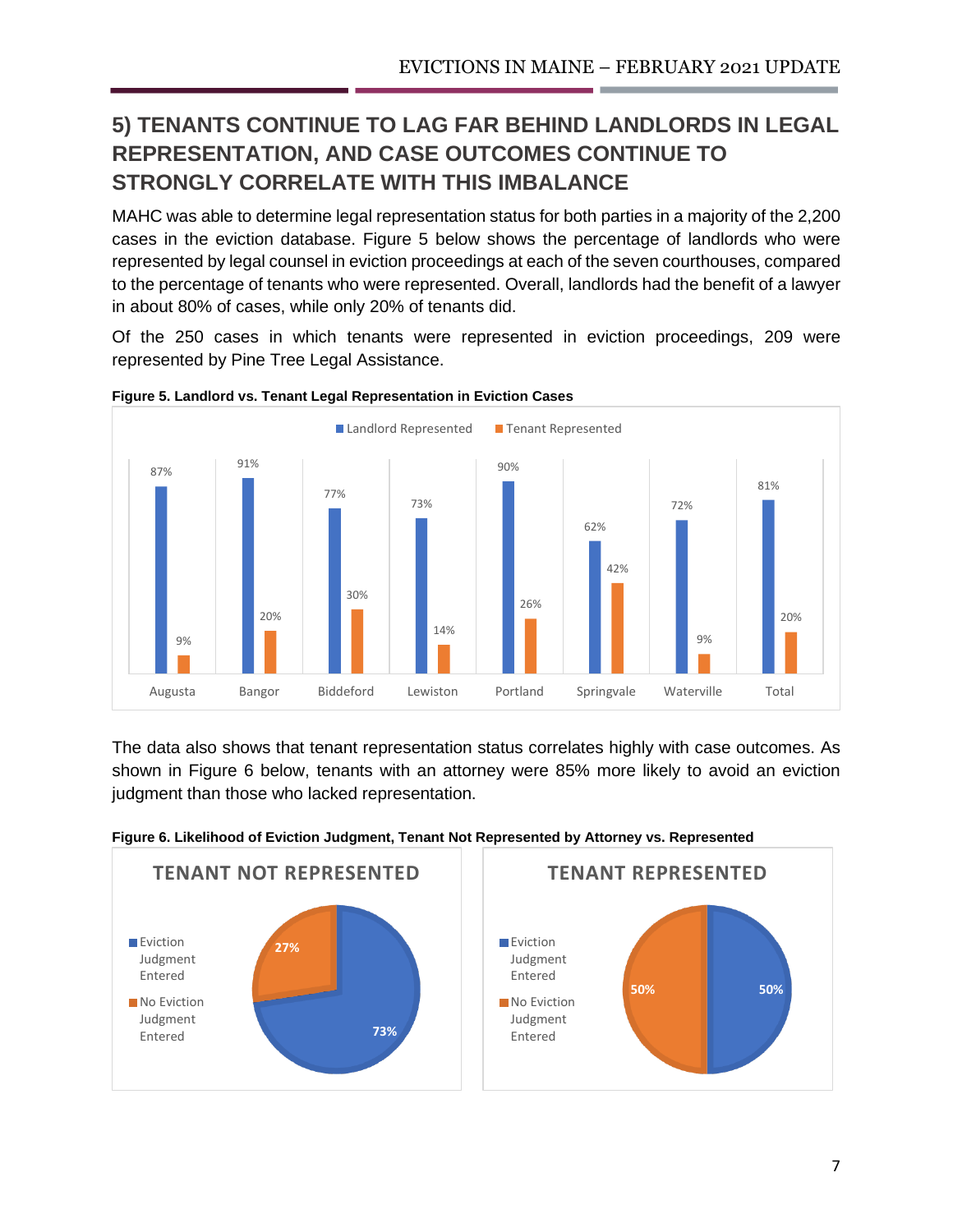## POLICY RECOMMENDATIONS

The data collected in MAHC's eviction tracking database and presented above point to many opportunities for policy makers to help prevent avoidable evictions in the months and years ahead. Quick action is needed to help vulnerable Maine renters and landlords alike, particularly while they continue to navigate the health and economic crises caused by the COVID-19 pandemic.

- 1) **Increase tenant access to legal representation in eviction cases**: given the large disparity in legal representation between landlords and tenants, and the fact that tenants are 85% more likely to avoid an eviction judgment when they do have an attorney, Maine lawmakers should consider ways to increase the footprint of Pine Tree Legal Assistance's eviction unit. An annual allocation of \$1.3 million would allow PTLA to assist about 1,000 additional vulnerable renter households in Maine.
- 2) **Ensure that new federal rent relief dollars are deployed quickly and effectively**: while rent relief funds successfully helped many Mainers keep current on their rent in 2020, there were numerous reports of long delays in processing applications in some parts of the state. Those delays created unnecessary stress and financial problems for tenants and landlords alike. When Maine re-launches the state rent relief program this month with an additional \$200 million in federal support, it is critical that those funds be deployed efficiently. Doing so will help to pay off the large and growing rent arrearages revealed in MAHC's eviction database and avoid the filing of preventable eviction complaints.
- 3) **Strengthen eviction protections**: the moratorium put in place by the U.S. Centers for Disease Control and Prevention, recently extended through March 31, 2021, provides protection from eviction for certain renter households who have fallen behind on their rent payments. However, that protection is not self-executing and does not attach unless the renter is aware of the moratorium and provides their landlord with a signed declaration form. It also does not prohibit the execution of "no fault" evictions, which landlords can exercise in the absence of a signed lease or when a lease period expires. At least while the COVID-19 pandemic remains a public health emergency, both of these critical holes in the existing landscape of eviction protections should be addressed by federal and state policy makers.
- 4) **Improve Maine's eviction process**: many evictions could be prevented if there were more opportunity for information-sharing and negotiation between the parties. The current eviction process in Maine does not mandate that complaints include critical information for tenants such as the availability of rent relief or how to request mediation, which means that they are often left to navigate a confusing legal system by themselves. By providing more information to at-risk renters and mandating a mediation process when requested by the court or either party, many evictions could be avoided altogether. Additionally, by requiring an initial telephonic status conference among the parties, working renters would have the opportunity to better understand their situation and their options without having to first navigate the loss of numerous work hours to attend an in-person hearing at the courthouse.
- 5) **Provide for greater public access to key eviction data**: while some states have the technological capacity to electronically track key eviction data on an ongoing basis, Maine's system is entirely paper-based and requires interested parties to conduct in-person file review at each of the state's 29 district courts in order to ferret out the number of eviction cases filed, the reason for those filings, outcomes, and other key data points. The inability to track such information online (properly de-identified to avoid its use as a screening mechanism to restrict renter households' access to their next home) creates a blind spot for policymakers, agencies, and advocates, and hinders efforts to prevent evictions whenever possible.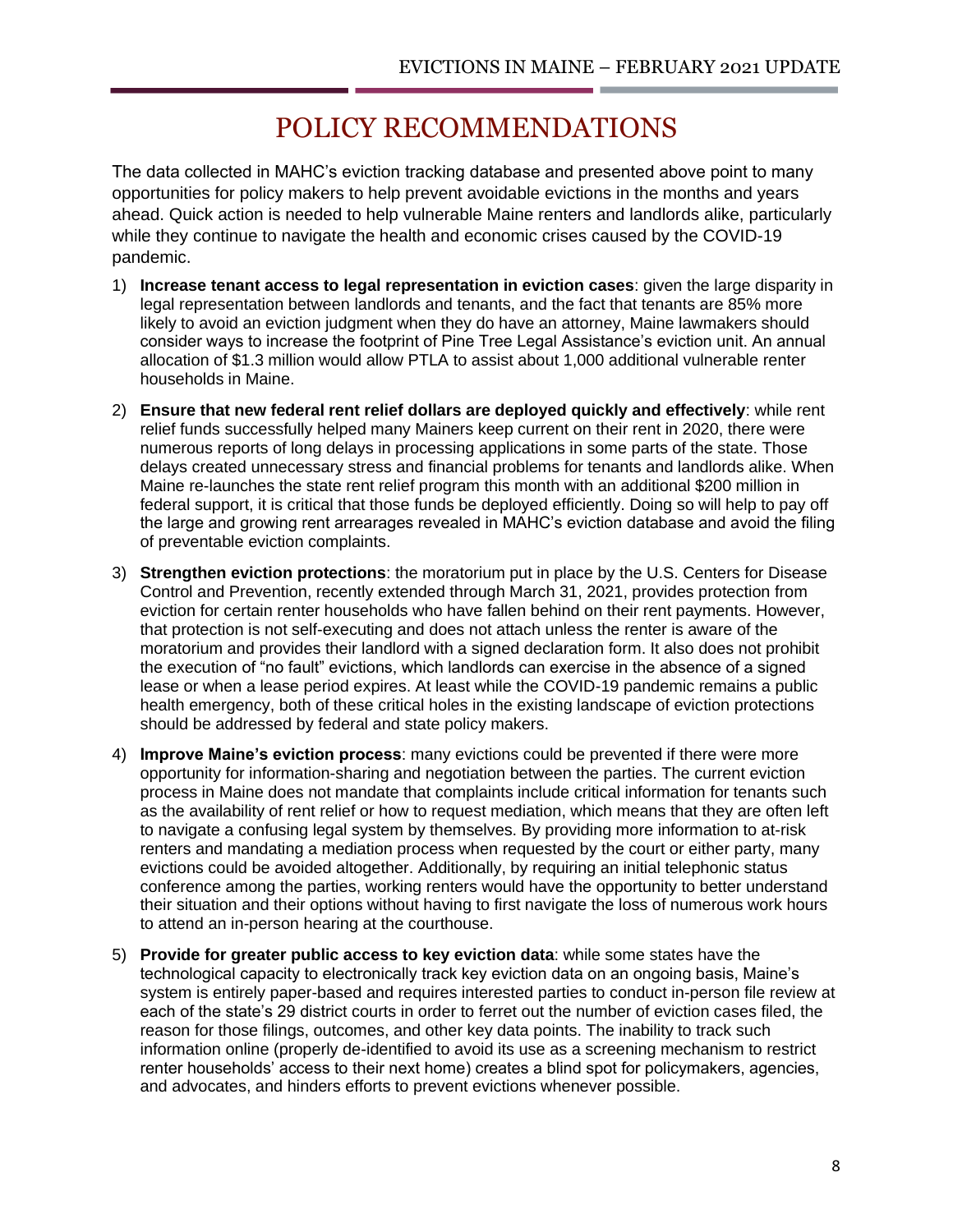## APPENDICES

## **APPENDIX A. COMPARISON OF KEY EVICTION DATA POINTS IN PORTLAND AND LEWISTON, 2019 VS. 2020**

In addition to data from cases filed in Maine's busiest seven eviction courts between January and November of 2020, MAHC has also gathered data from eviction cases filed between August and November of 2019 in Portland and Lewiston. This allows us to compare key eviction data points from the same month in successive years, which is particularly informative because the number of eviction filings tend to rise and fall in seasonal cycles. Month to month comparisons provide an opportunity to more quickly and accurately assess whether something unusual is occurring in eviction courts.

As shown in the tables below, eviction cases filed in both Portland and Lewiston during this time frame have followed the trends described above: the total number of eviction actions has decreased significantly from 2019 to 2020, the percentage of cases filed due to nonpayment has dropped, and the median arrearages claimed by landlords has increased.

| <b>Month</b> | Total<br>Filings '19 | Total<br>Filings '20 | % Nonpayment<br>Cases '19 | % Nonpayment<br>Cases '20 | Median<br><b>Arrearages '19</b> | <b>Median</b><br>Arrearages '20 |  |  |  |
|--------------|----------------------|----------------------|---------------------------|---------------------------|---------------------------------|---------------------------------|--|--|--|
| Aug          | 63                   | 28                   | 57%                       | 54%                       | 2,028                           | 2,975                           |  |  |  |
| Sept         | 50                   | 40                   | 72%                       | 60%                       | 1,671                           | 1,920                           |  |  |  |
| Oct          | 58                   | 28                   | 60%                       | 54%                       | 1.119                           | 1,396                           |  |  |  |
| Nov          | 49                   | 28                   | 76%                       | 32%                       | 1,498                           | 4,200                           |  |  |  |

#### **Portland District Court:**

#### **Lewiston District Court:**

|       | Total       | Total       | % Nonpayment | % Nonpayment | Median         | Median         |
|-------|-------------|-------------|--------------|--------------|----------------|----------------|
| Month | Filings '19 | Filings '20 | Cases '19    | Cases '20    | Arrearages '19 | Arrearages '20 |
| Aug   | 111         | 22          | 84%          | 59%          | 1,092          | 3,600          |
| Sept  | 54          | 55          | 81%          | 53%          | 1,100          | 1.856          |
| Oct   | 45          | 32          | 73%          | 66%          | 1.459          | 1,982          |
| Nov   | 53          | 19          | 75%          | 74%          | 1,006          | 2.745          |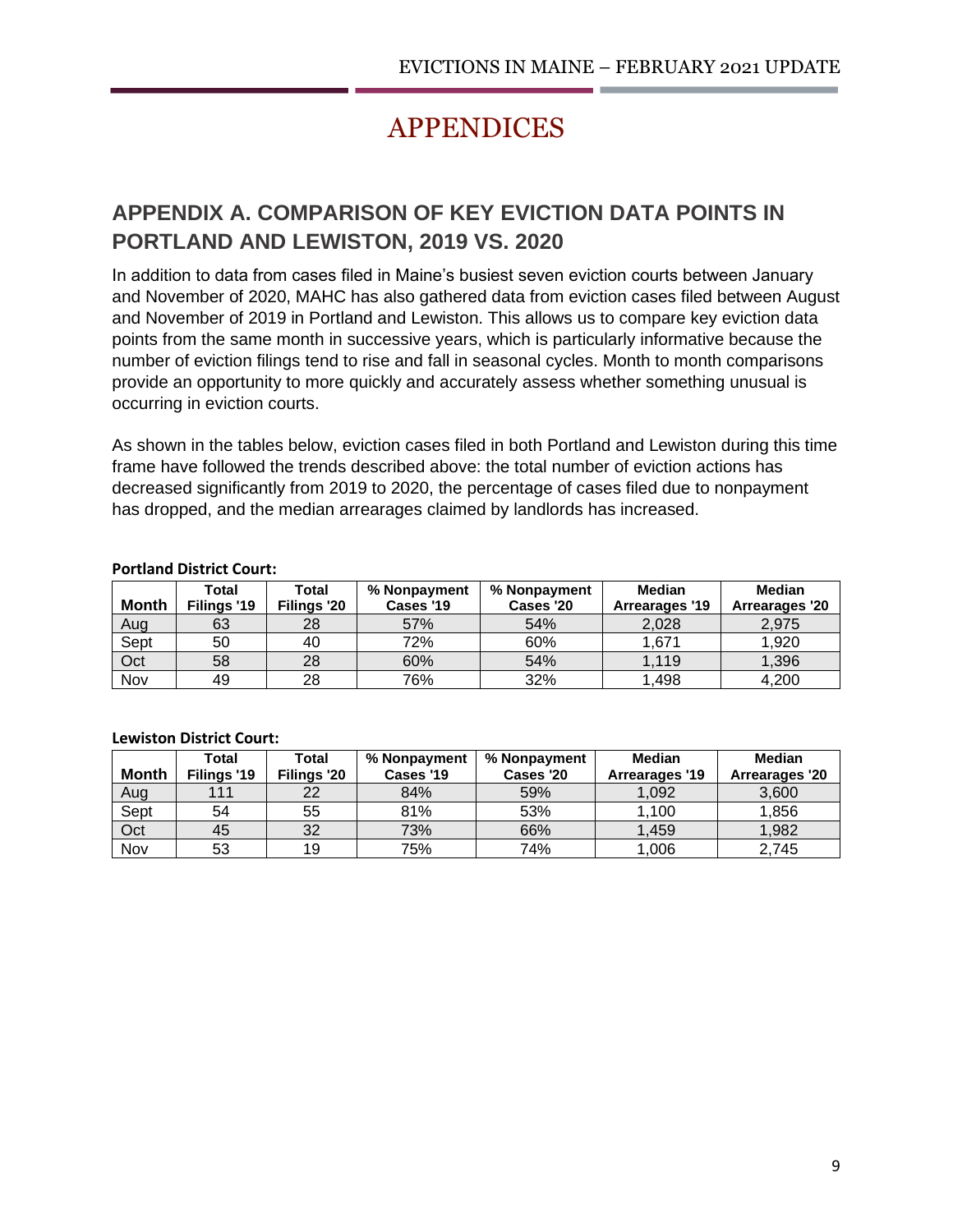## **APPENDIX B. SUMMARY OF JANUARY 2021 INTERVIEWS WITH AT-RISK RENTER HOUSEHOLDS**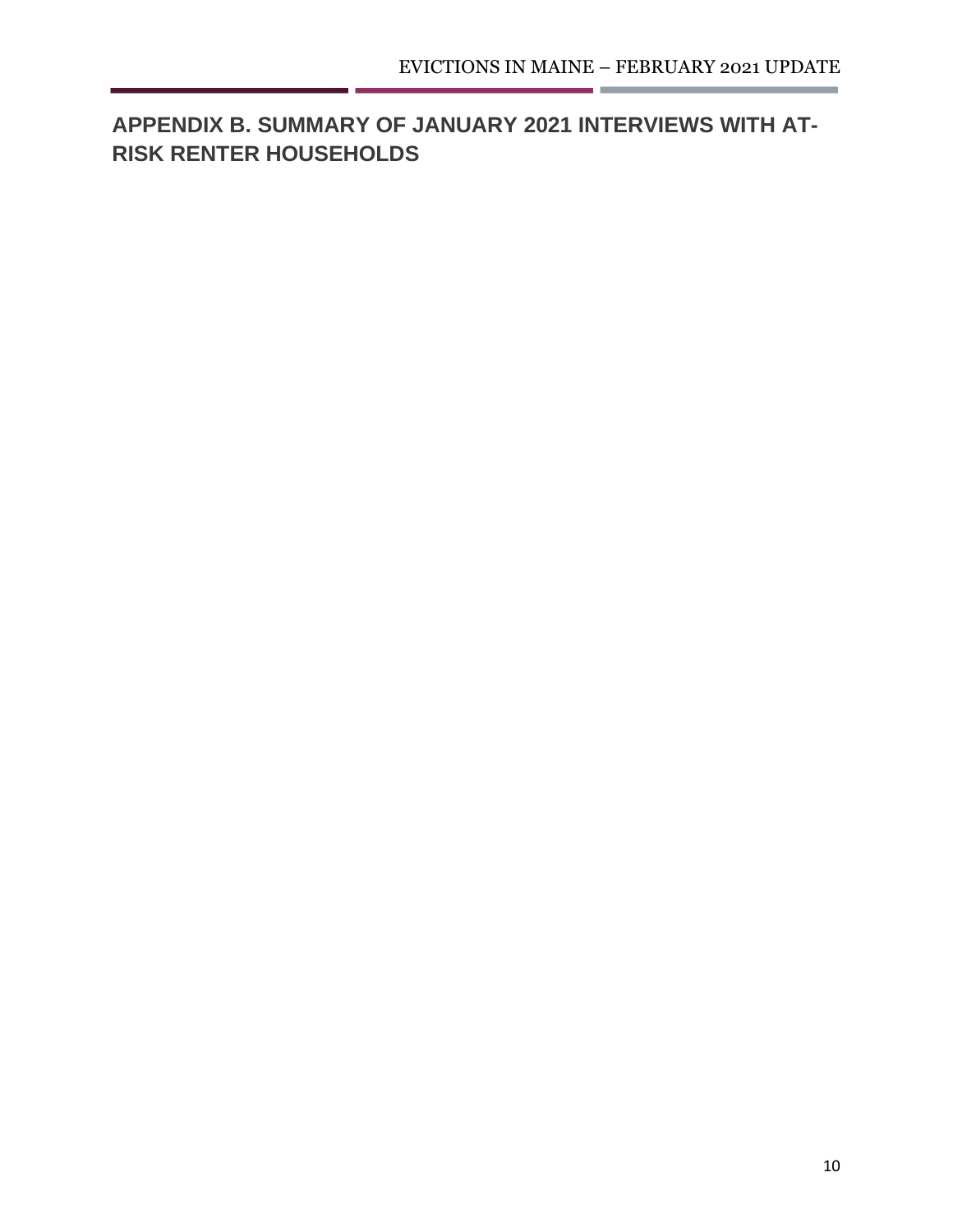

### **TENANT INTERVIEW PROJECT:**

### **How Working Renters are Faring While Navigating the COVID-19 Public Health and Economic Crises**

### **JANUARY 2021 SUMMARY**

### **BACKGROUND AND PROJECT OVERVIEW**

The Maine Affordable Housing Coalition has launched a year-long project to better understand how working, low income renter households are navigating the public health and economic crises brought on by the COVID-19 pandemic. While tenants in Maine and throughout the country have thus far managed to pay their rent with more success than many observers predicted, landlord rent receipt data alone does not shed light on *how* tenants are paying their rent, whether paying the rent is creating other problems for the household, and how family members are faring more generally as they look to the uncertain months ahead.

The project involves in-depth phone interviews with low-income tenant households in Maine who rely, in full or in part, on earned income in order to pay their monthly rent. The interviews are being undertaken with each such household once per month for a year, in order to gain a more robust understanding of the challenges that families are facing over time.

### **JANUARY INTERVIEW RESULTS**

MAHC conducted interviews with 62 renter households in January, the eighth month of the project. Each of the subject families are working or were working immediately prior to the pandemic lockdown in March, typically earning wages between \$12-\$20 per hour. These 62 working renter households were spread out across 20 different municipalities in Maine: Auburn, Bangor, Bath, Belfast, Biddeford, Corinna, Ellsworth, Fryeburg, Lewiston, Lincoln, Norway, Portland, Saco, Scarborough, Searsport, South Portland, Veazie, Waldoboro, Waterville and Westbrook. The interviews focused on how tenant households have navigated through the month of December and into January, and yielded the following:

• **56% of households reported having lower earned income, through reduced hours or job elimination, than they did prior to the pandemic.** 

- "It's taking me a month to make what I was making in a week before the pandemic. I'm still making money, and paying bills, but I'm not able to save anything."

- "My boss might bring me back to 1 day a week. But at least I have a job to go back to."

- "I might be able to work two months without interruption, but then if there's an exposure at work I don't get paid. There were a couple weeks where I didn't work, so it's like, what do I pay? What can be postponed? What can be put on a payment plan?"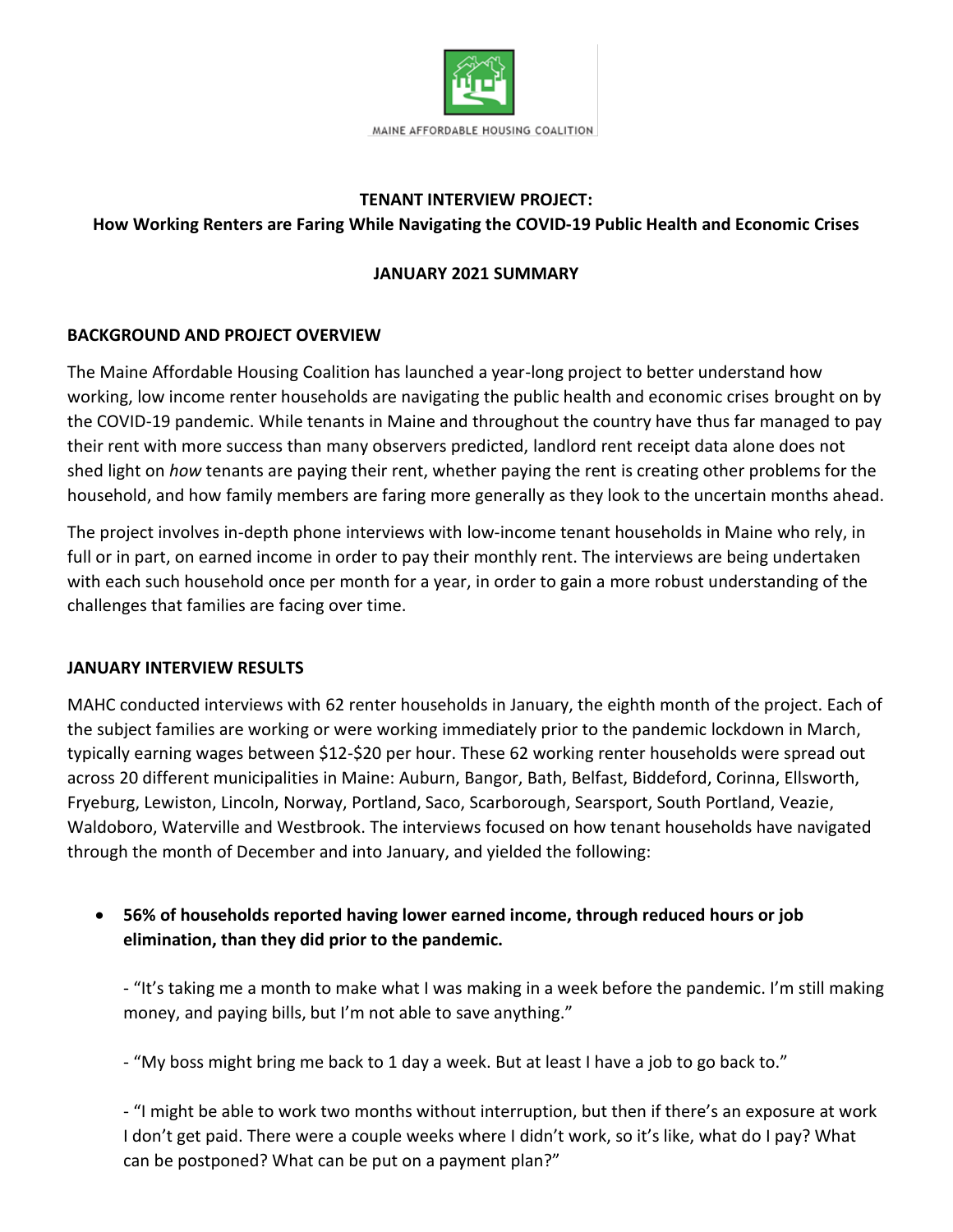• **Despite the widespread income loss, 82% of the households were eventually able to find a way to pay their full December rent.**

- "I put everything towards rent in order to not have any issues with my landlord, but when I do that, there's very little left over."

- "I can pay my rent, but I have absolutely nothing left over."
- "COVID took away my ability to pay my rent."
- **Tenants paid their December rent by cobbling the money together from an array of sources. 23% reported receipt of unemployment benefits, while 40% reported more reliance on savings than usual and 40% reported more reliance on credit cards than usual.**

- "My stimulus was gone in 60 seconds. I paid all my bills off. My electric bill was really high. I was lucky to be able to go grocery shopping a couple times this month."

- "I had to borrow money from my mom to pay my December rent. And I skipped my electric. I'm going to try to pay double for this month once I get my next check."

- "After I pay all my bills, it will be tight. I might have to borrow some money from my daughter."

- "I'm getting a credit card soon because I need to be able to pay for things I can't currently afford."

• **However, to meet their rent obligations, 35% of interviewees reported that they skipped payment of other bills and expenses.**

- "I always skip one bill each month. I rotate them out. I rob Peter to pay Paul."

- "I'm at the point where I'm going to skip electricity because I know they won't shut it off. Even though I know I'll have to deal with it later. But when you need money, you need money."

- "I got a shutoff notice for my electric bill, I need to deal with that. But today is my daughter's birthday."

- "I got a disconnect notice from CMP. I applied for the low-income heating program and never heard back. Everybody is so overwhelmed, but we don't get a break. I'm still supposed to pay. I challenge anybody to walk a day in my shoes."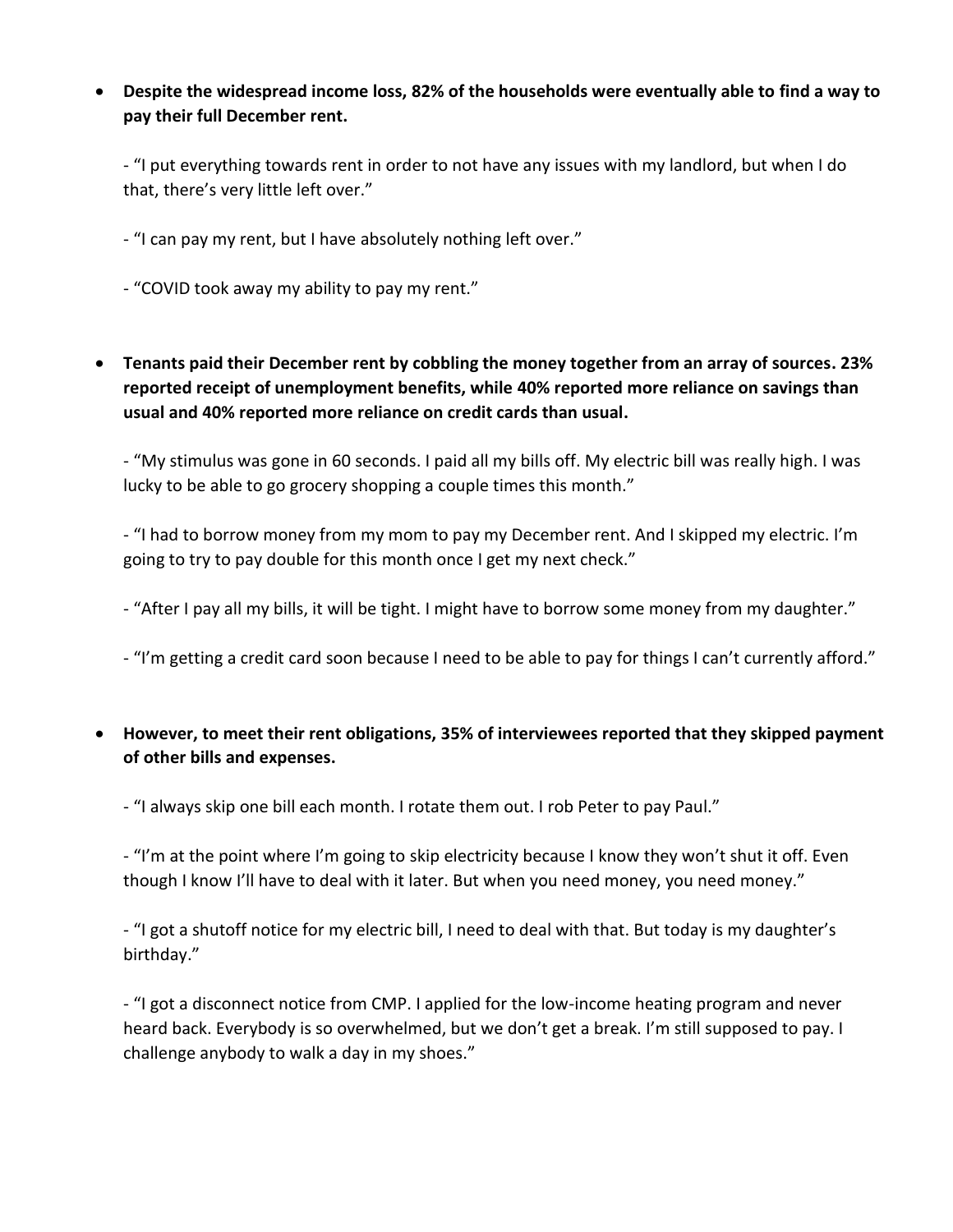• **Households reported widespread problems in accessing the rent relief funds that they need in order to stay current on their rent obligations.**

- "I applied, but they said they were still working on November. I followed up several times and nobody knew anything. I got so panicked about it, I went ahead and paid my rent with what we had towards the end of December. I didn't want to get put on some list I've never been on before."

- "I applied for rental assistance in October. By the end of December, I started calling every other day. They basically knew my first name. Finally they said I was approved. I asked if they needed help, I'll volunteer! They never answered the phone. It was so much stress on me that didn't have to happen."

- "Applying for rental assistance is so stressful because you have to apply every month. It takes like four to five weeks before I hear from them. Sometimes, like for November and December, I didn't hear from them. I had to ask my landlord if they got any information. It's so stressful to keep waiting. Will the answer be positive or not?"

- "I filed for rental assistance in November, but never got anything back at all. Nothing. No email, no letter. But I still got letters from my landlord saying I owed them."

• **Many interviewees reported that their savings have been very negatively impacted, and their credit card debt had sharply increased, over the course of the pandemic. While about a quarter of households did not have any savings prior to the onset of COVID-19, 64% of those who did have savings reported that those savings had been significantly or completely depleted over the past ten months. An additional 3% reported having somewhat less savings now, while 23% had about the same amount of savings as prior to the pandemic and only 6% said that they now have more.**

**Similarly, of the 48 households that had a credit card, 46% reported carrying more debt on them now than they did before the pandemic started, while only 10% reported carrying less. 44% indicated that their credit card debt was about the same as it was prior to the pandemic.**

- "I have just enough [savings] to cover an emergency. I've used about 2/3 of my savings."
- "My savings are totally gone. I only have \$25 in there to keep the account open."
- "There is nothing left [in my savings]. It's impossible."
- "My credit card balance is a lot worse now. Before, I was just using it for emergencies."
- "I had to increase the limit on my credit cards, and they're all maxed."
- "My credit card is a lot more (than before). Like, double."

- "My credit card balance has gone up a lot. I make the minimum payment. I try not to use them unless I really have to. Before the pandemic, I only used it for Christmas or emergencies. But now I have to use it for groceries."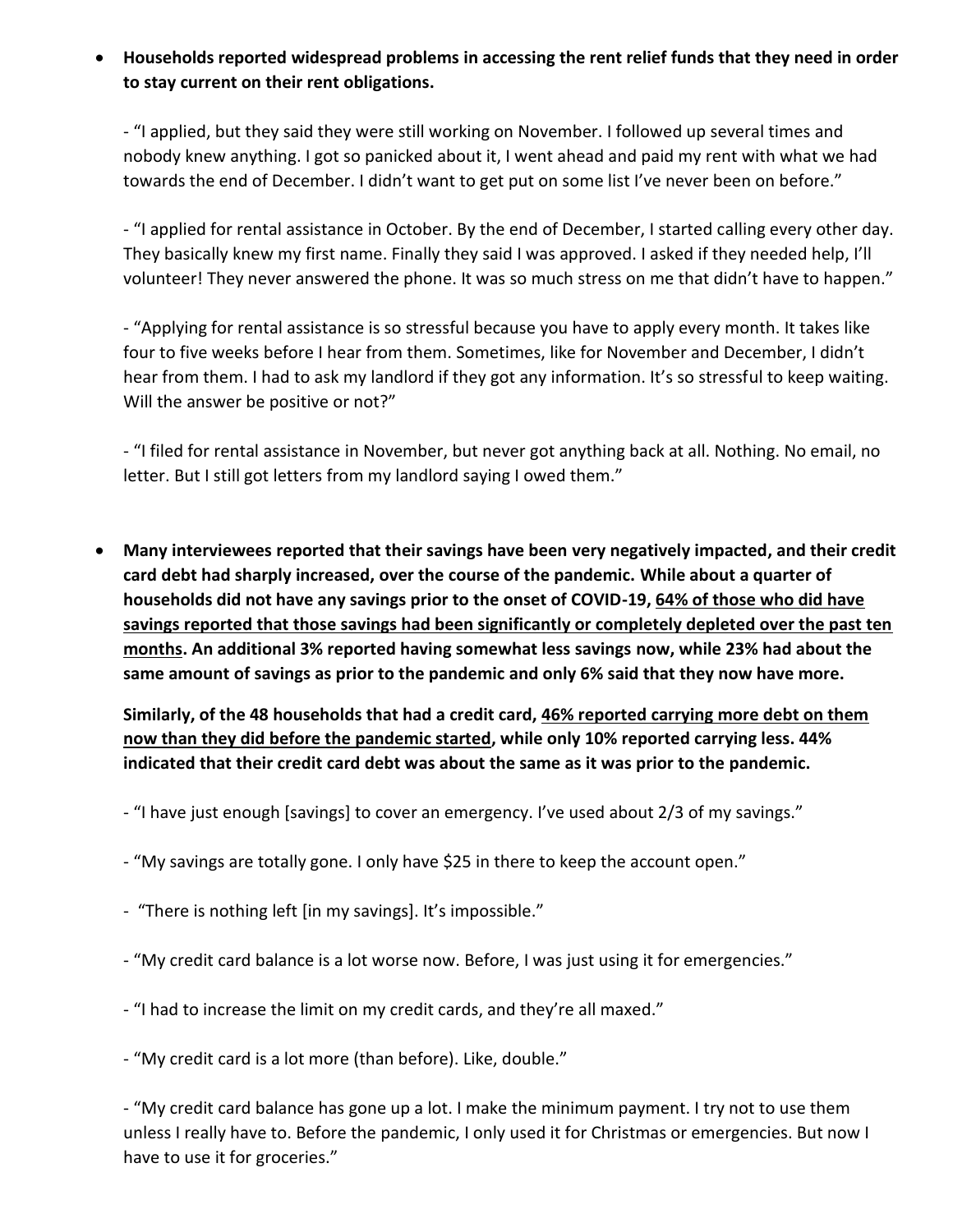1) A majority of respondents continue to report that they have lower household income than they did before the pandemic started:



2) Despite those lower incomes, most families have found a way to continue paying their rent – though this number is slowly declining:



### 3) To help meet their rent obligations, a significant and growing number of respondents report skipping bills: